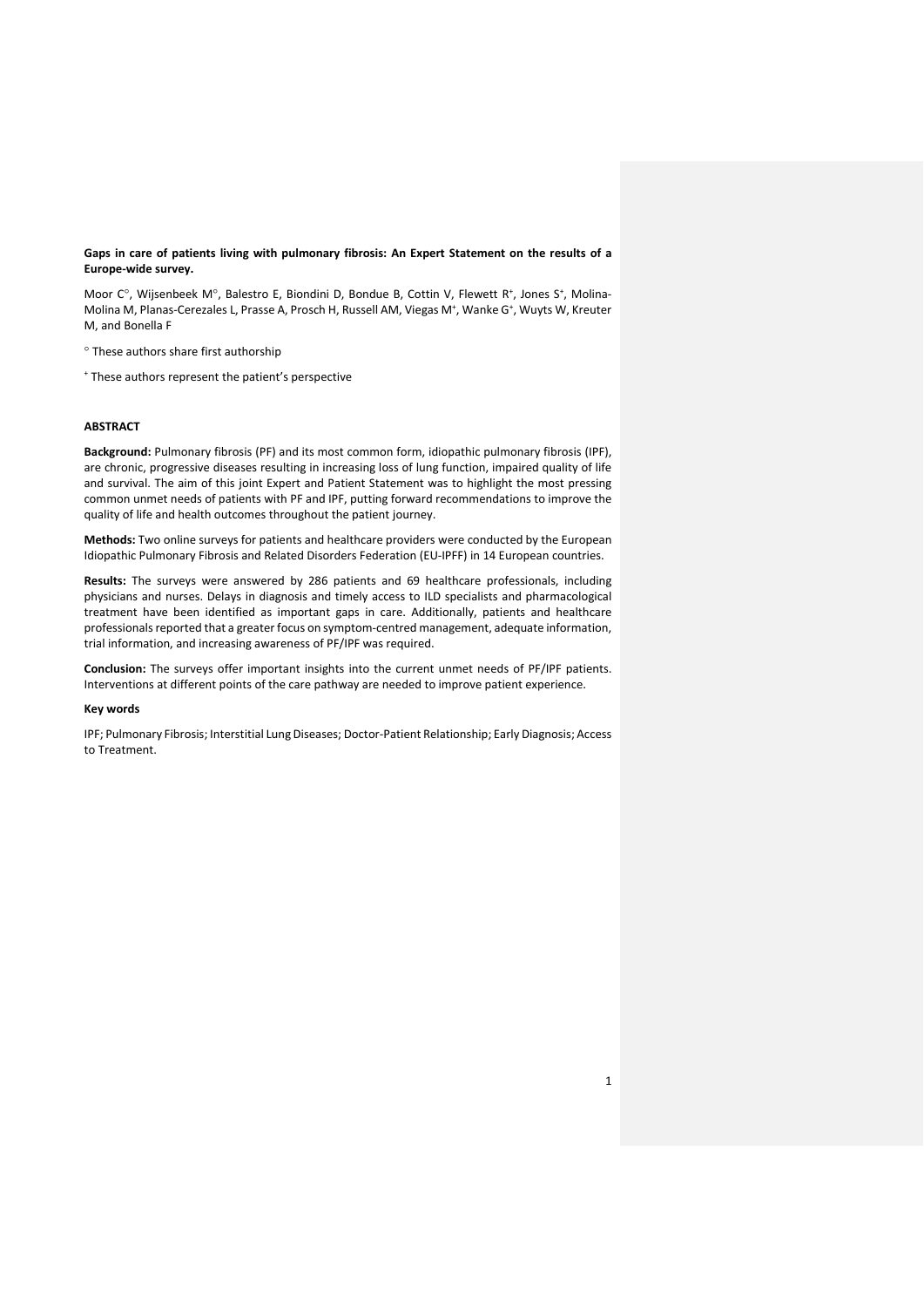## **INTRODUCTION**

Interstitial lung diseases (ILDs) comprise a diverse collection of more than 200 lung disorders, affecting the interstitium of the lung (1). A large subgroup of patients with ILD have pulmonary fibrosis (PF); most forms of PF are characterised by a progressive phenotype, are associated with a high burden of disease and have devastating consequences for patients and their families(2-4). Idiopathic pulmonary fibrosis (IPF) is the most frequent form and accounts for 17-37% of all ILDs (5). A cure for IPF does not currently exist, although there are two drugs approved that slow disease progression (6, 7). Nonpharmacological treatment options include lung transplantation to prolong life and measures such as pulmonary rehabilitation and supplemental oxygen to ameliorate exercise tolerance and quality of life (8-10).

In 2016, a collaborative effort of patient associations and healthcare providers was undertaken to gain insights in the needs of patients with IPF, which led to a European IPF Charter (11). This charter was presented at the European Parliament to improve awareness and equal access to care around Europe for patients with IPF. The aim of the current project was to take a further step in improving care for patients with IPF, but also with other forms of pulmonary fibrosis. To do so, we aimed to identify the most pressing common unmet needs of patients with PF and IPF throughout Europe and to put forward recommendations in an Expert Statement to improve quality of life and health outcomes throughout the patient journey.

# **PARTICIPANTS AND METHODS**

The study was conducted by the European Idiopathic Pulmonary Fibrosis and Related Disorders Federation (EU-IPFF) in association with the European Reference Network on Rare Lung Diseases (ERN-Lung). This Expert Statement is a result of the collaboration between patient representatives and medical experts.

Two online surveys were developed: one for PF/IPF patients and one for practising pulmonologists and nurses with ILD expertise. The questions for the surveys were developed by the EU-IPPF working group, consisting of four patient representatives and 14 ILD experts. The group met in person to discuss the topics of the surveys and to reach consensus on the questions. Both surveys contained 62 questions and were circulated between 29 June 2018 and 8 September 2018 in 14 countries. The survey for healthcare professionals (HCPs) was distributed through the ERN-LUNG network and the patient survey through the EU-IPFF's 17 member organisations. Caregivers were allowed to respond to the survey on behalf of the patient. The surveys are available as supplemental material (**Figure S1 and S2**).

Results have been divided into four geographical sub-regions: Northern Europe (Denmark, Ireland and UK), Eastern Europe (Bulgaria, Czech Republic and Poland), Southern Europe (Greece, Italy and Spain), and Western Europe (Austria, Belgium, France, Germany, and the Netherlands) (12).

In addition, a literature search was conducted for original articles and reviews about the care pathway and unmet needs of patients with PF/IPF. PubMed was searched for articles published between January 2010 and March 2018, using the (MesH) terms "idiopathic pulmonary fibrosis", "pulmonary fibrosis", "interstitial lung disease" or "diffuse parenchymal lung disease" in combination with "care pathway", "unmet needs", and/or "barriers". The search was limited to adults and articles published in English. The reference lists of articles were manually screened for additional relevant publications.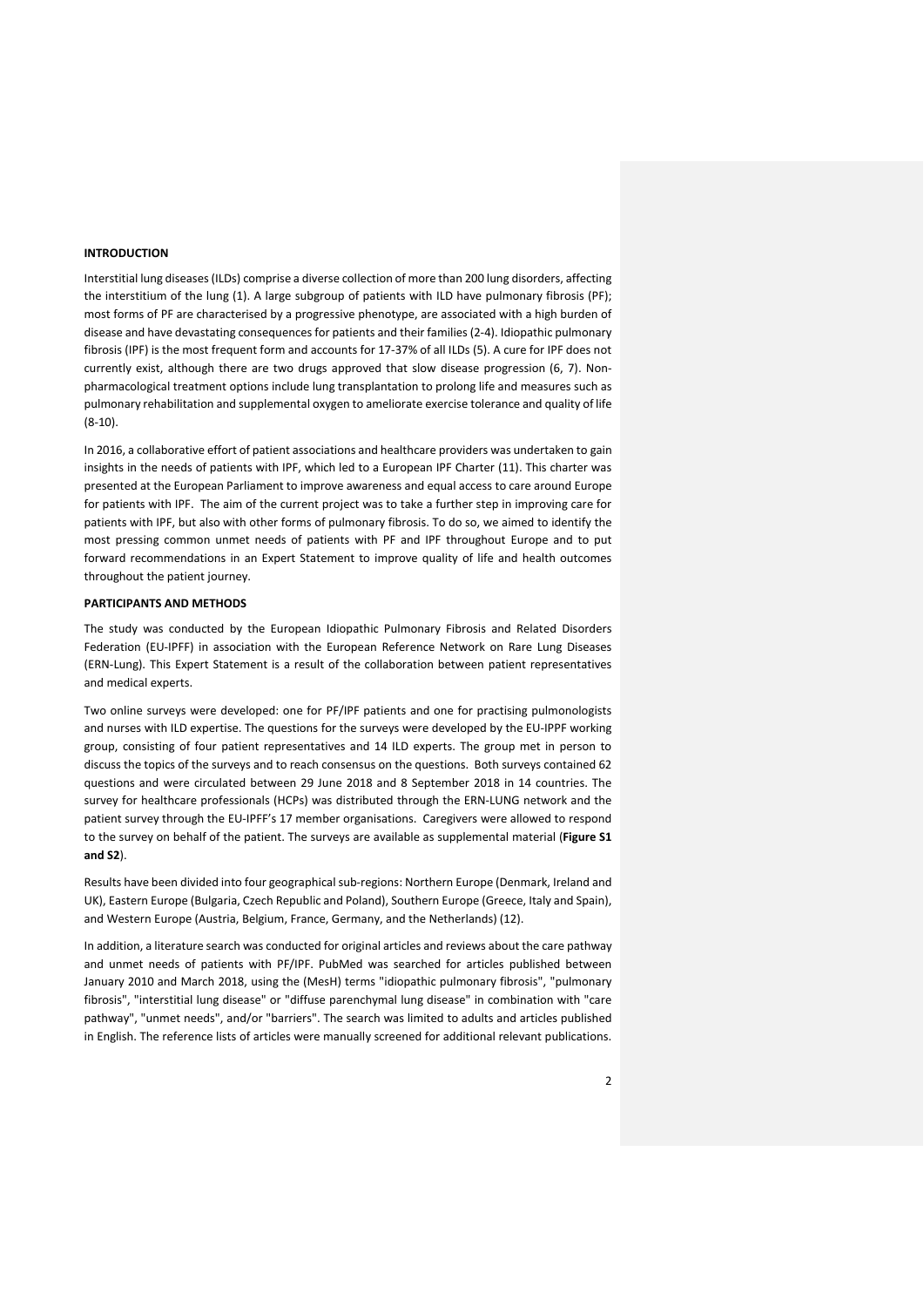Relevant articles were included in order to create an overview on the current state of knowledge on the care pathway and unmet needs of patients with PF/IPF.

## **Results**

The patient survey was completed by 286 individuals from 14 different countries, of whom 79% were patients and 21% were caregivers (**Figure 1)**. The majority of patients had IPF (86%) and 14% of respondents had another type of PF. The mean age of patients was 66 years, and 70% were male. One fifth of respondents (21%) reported a history of PF/IPF in their families.

The questionnaire for HCPs was completed by 69 respondents: 56 physicians (81%) and 13 specialist nurses (19%). Most HCPs (87%) were specialised in ILD and worked at recognised centres of expertise. There was a large variation in the reported number of patients with PF/IPF treated per centre (range 5-3000). The estimated total number of patients managed per year amongst all participating centres collectively was 10,000-11,000 for IPF and 27,000-28,000 for other forms of PF.



*Figure 1. Number of participants (patients and HCPs) per country. HCP = healthcare professional*

## **Referral pathways and access to ILD specialist care**

In order to assess the delay in access to a pulmonary physician, patients were asked to indicate how much time passed before their general practitioner referred them to a respiratory specialist. Almost half of patients (45%) reported that referral took place within a month. In contrast, time to referral was more than a year for 16% of patients. No evident differences in referral time were found across Europe **(Figure 2)**. Further to this, 33% of patients reported that their referral to a specialist centre took less than one month, with 20% reporting more than a year-long wait. Fewer than half of patients (47%) reported that a referral to a specialist centre was (very) easy to obtain, whereas 20% considered it a (very) difficult process.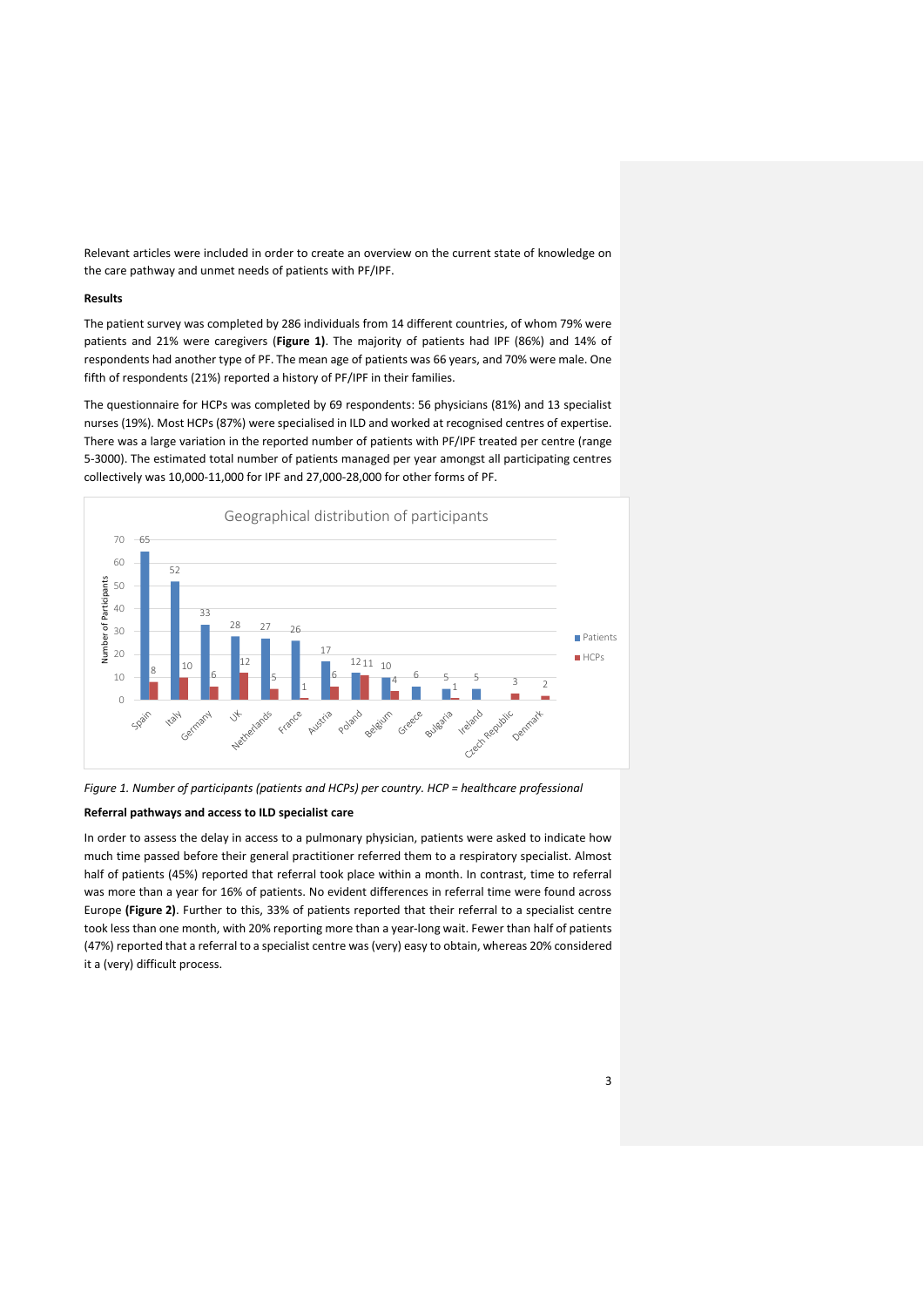

*Figure 2. Time for referral from general practitioner (GP) to a pulmonary physician (patient survey)*

More than one third of PF/IPF patients (37%) reported at least one misdiagnosis before they received a correct diagnosis. Half of these patients indicated that more than a year passed before they were correctly diagnosed (**Figure 3**).



*Figure 3. Time from initial misdiagnosis to correct diagnosis of PF/IPF (patient survey)*

The vast majority of HCPs (94%) reported that in their centre they had access to a multidisciplinary team (MDT) for all IPF/PF patients, but composition of the MDT varied greatly. In the patient survey,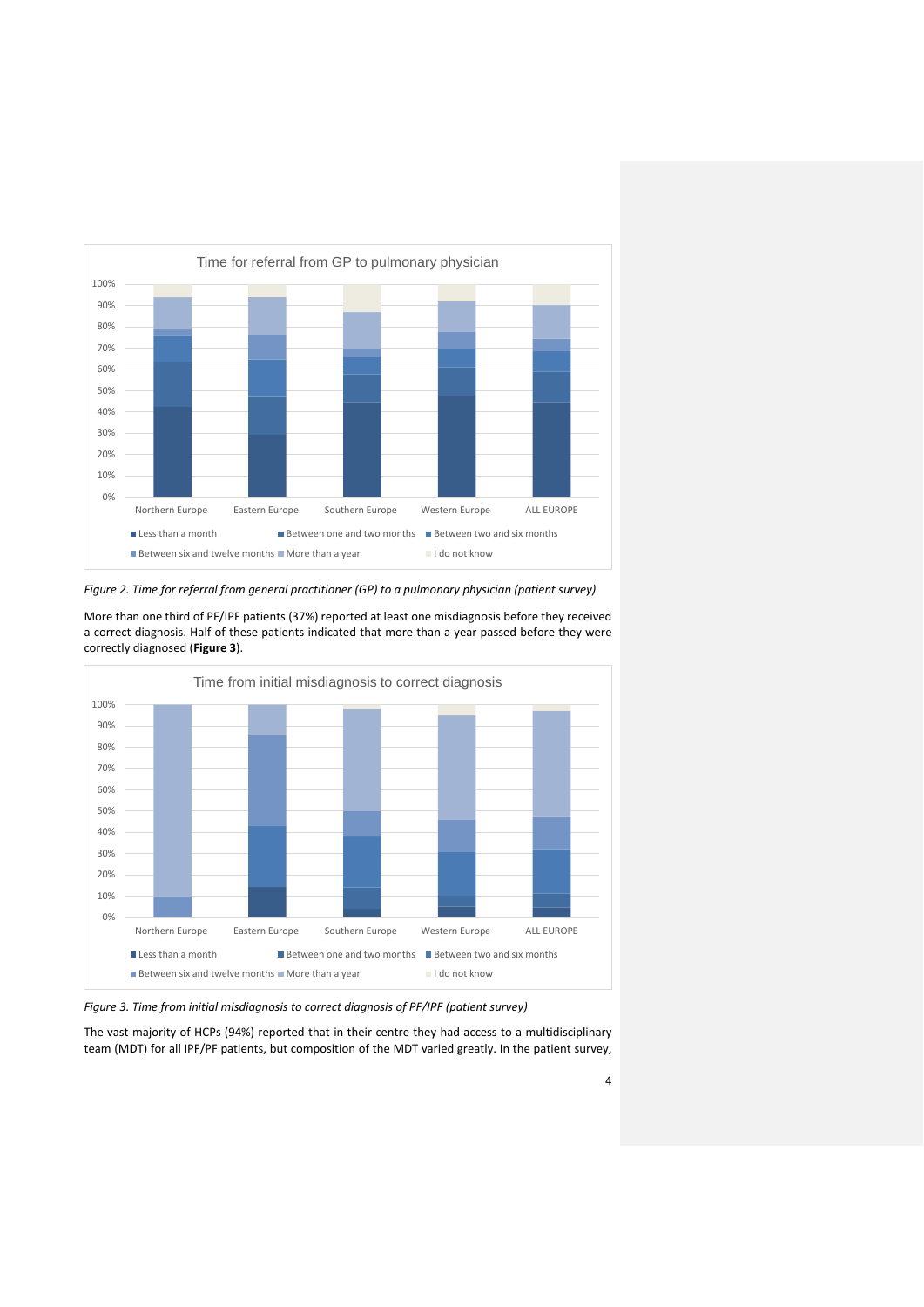58% of respondents confirmed that they had access to an MDT. However, it is unknown if all patients were aware that their case was evaluated in an MDT. Around two-third of HCPs (65%) answered that ILD specialist nurses were available in their centre, whilst 52% of PF/IPF patients responded that they had access to specialist nurses.

Reported access to genetic screening differed across Europe. Half of the participating HCPs (49%) stated that genetic screening was offered, either in their own centre or via referral to another centre. In total, 16% of surveyed patients underwent genetic testing; of these 45 patients, 42% stated that they did not receive enough information about their results of the genetic tests.

#### **Access to pharmacological treatment for IPF patients**

Both approved treatments for IPF, nintedanib and pirfenidone, were available in all participating countries. Almost all HCPs (93%) confirmed that anti-fibrotic drugs could be prescribed in their centres. The majority of respondents with IPF (82%) were treated with either nintedanib or pirfenidone at the time of the survey.

The time from diagnosis to initiation of treatment varied greatly, and this was reflected throughout Europe **(Figure 4)**. Although anti-fibrotic treatment was initiated within a month after diagnosis in 31% of patients, more than a quarter of patients (26%) reported that they had to wait more than six months before anti-fibrotic treatment was started.

In many European countries, reimbursement restrictions exist for prescription of anti-fibrotic treatment; this was confirmed by 78% of respondents in the HCP survey. In some countries, antifibrotic drugs are only reimbursed when patients are diagnosed in an ILD specialist centre, and in otherslung function and/or age criteria exist. Specific lung function criteria were identified as the main barrier for prescription of anti-fibrotic medication by 70% of HCPs.



*Figure 4. Time between diagnosis to start of anti-fibrotic treatment (patient survey)*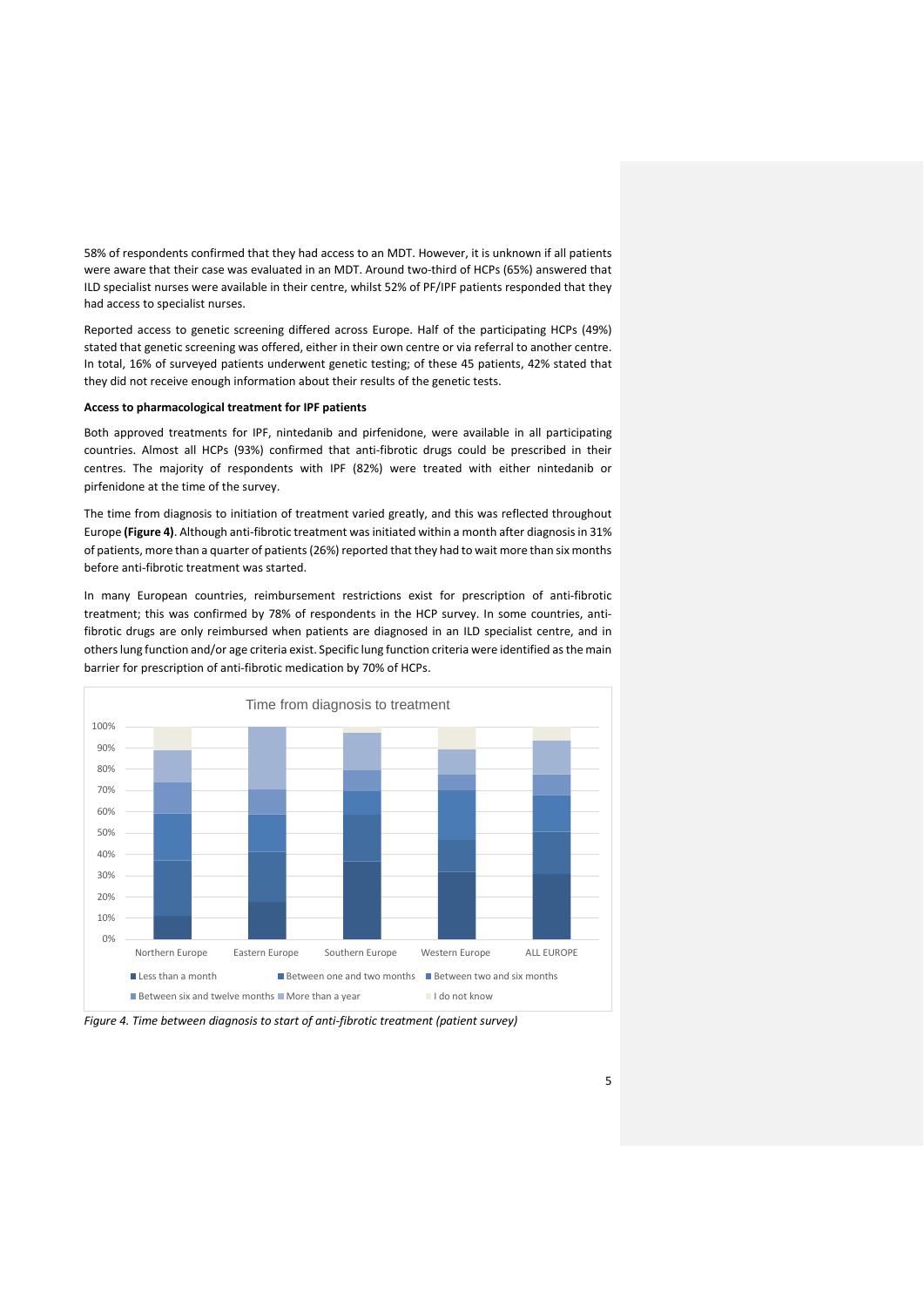## **Access to non-pharmacological treatment**

Almost all HCPs (97%) were able to prescribe oxygen therapy for PF/IPF patients. More than three quarters of patients (78%) reported full coverage for the costs of ambulatory oxygen therapy, and two-thirds of patients (64%) for the costs of oxygen at home.

The vast majority of HCPs (88%) could refer patients for pulmonary rehabilitation (PR). One-third of HCPs answered that PR was not fully reimbursed in their country. Fewer than half of patients (42%) stated that they had access to outpatient PR; 11% of patients also had access to inpatient pulmonary rehabilitation. Just over half of HCPs (58%) reported that their patients had access to psychological support at their centre, with full reimbursement for 70% of patients. Patients were not specifically questioned about access to psychological support, however, 10% of patients spontaneously reported the need for (better) psychological support throughout their disease course.

No apparent differences in eligibility criteria for lung transplantation were found across Europe. Most HCPs (96%) reported that all eligible patients were referred for lung transplant. In one of the surveyed countries, lung transplantation was not possible at the moment of the survey.

## **Access to palliative care**

Of the surveyed patients, 29% confirmed access to palliative care and 36% answered that they were involved in palliative care decisions. The majority of HCPs (88%) stated that they discuss possibilities for end-of-life care with patients, and almost all HCPs (93%) could prescribe (palliative) medication for symptom relief.

HCPs were asked to explain at which point in the disease course they initiate palliative care for their patients. Around one third answered that palliative care was started at an early stage of the disease if desired by patients. Most HCPs reported that palliative care is initiated in more advanced stages of PF/IPF. One fifth stated that palliative care was only initiated at the end-of-life.

## **Communication and education**

The majority of patients (60%) had a positive experience whilst discussing their diagnosis with the pulmonary physician. However, one-fifth of patients answered that they did not receive any information about their disease at the time of diagnosis. Three out of four patients (73%) and 60% of HCPs felt that there was enough time to discuss diagnosis and treatment options. Only 39% of HCPs reported that they received training on how to effectively communicate information on diagnosis and treatment of PF/IPF with their patients.

Three quarters of patients received a treatment plan following their diagnosis, which was clearly explained in 73% of cases. Less than one-third of patients (31%) were involved in development of their treatment plan; this involvement was mostly related to the selection and dosage of anti-fibrotic medication, initiation of non-pharmacological management and participation in clinical trials.

Patients were asked to give recommendations on how healthcare staff could work more effectively with them and their caregivers. Many patients answered that they would like to have more time allocated for their questions and concerns, and receive more information about PF/IPF including practical issues such as reimbursement. Furthermore, patients mentioned the need for timely referral to a specialist centre and more awareness of PF/IPF amongst general practitioners, nurses and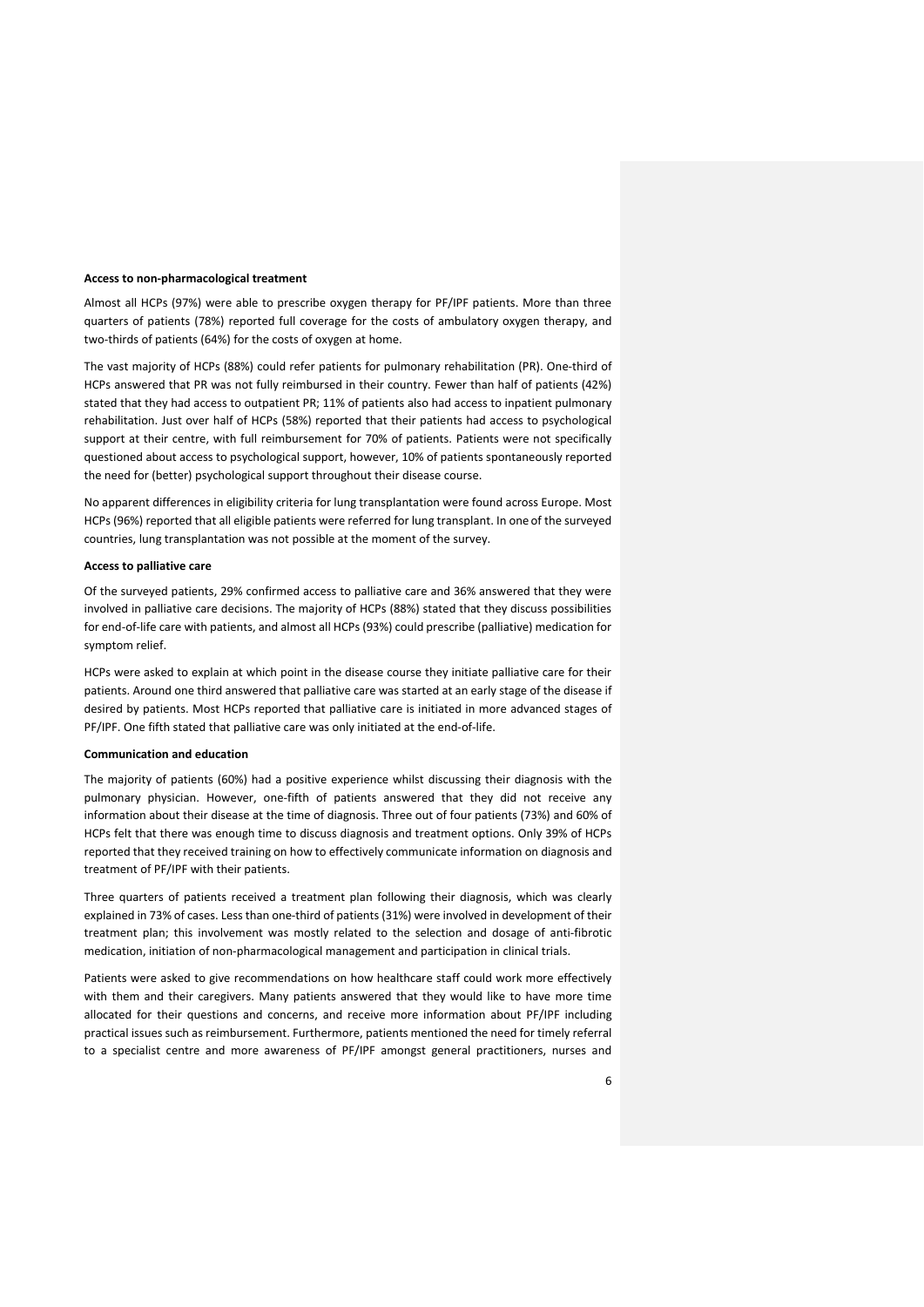physicians in community hospitals. Around two-thirds of participating centres (65%) offered educational activities specifically for PF/IPF patients, such as nurse led education sessions, information meetings, eHealth programs and patient support groups. Amongst the surveyed patients, 39% attended educational sessions in their treating centre.

## **Involvement in research**

The majority of HCPs (95%) reported that their centre participated in clinical trials and that they inform their PF/IPF patients on ongoing clinical trials. Half of patients (53%) were aware of ongoing clinical trials, 31% had been asked to participate and 25% had actually participated in a clinical trial. Patient registries for IPF and PF existed in 75% and 48% of centres respectively. A quarter of patients (27%) declared that they contributed to the collection of registry data.

## **General recommendations**

In general, 61% of patients described that their experience with the healthcare system as either good or excellent. Both patients and HCPs were asked about suggestions to improve the patient experiences at different stages of the disease. Based on the answers on this question five recommendations by this expert panel were proposed (Figure 5).



*Figure 5. General recommendations to improve the IPF/PF patient journey*

**Kommentiert [GW1]:** 1.S. 7, Forderungen finde ich gut! Unter Punkt 3 hinzufügen, nicht nur "fewer restriction..", sondern allgemein formulieren "better access to pharma treatment" hier spielen andere Kriterien auch eine Rolle, wie u.a. richtige Einordnung/Kriteriologie der IPF, komplizierte Antragsverfahren, etc.

**Kommentiert [GW2R1]:**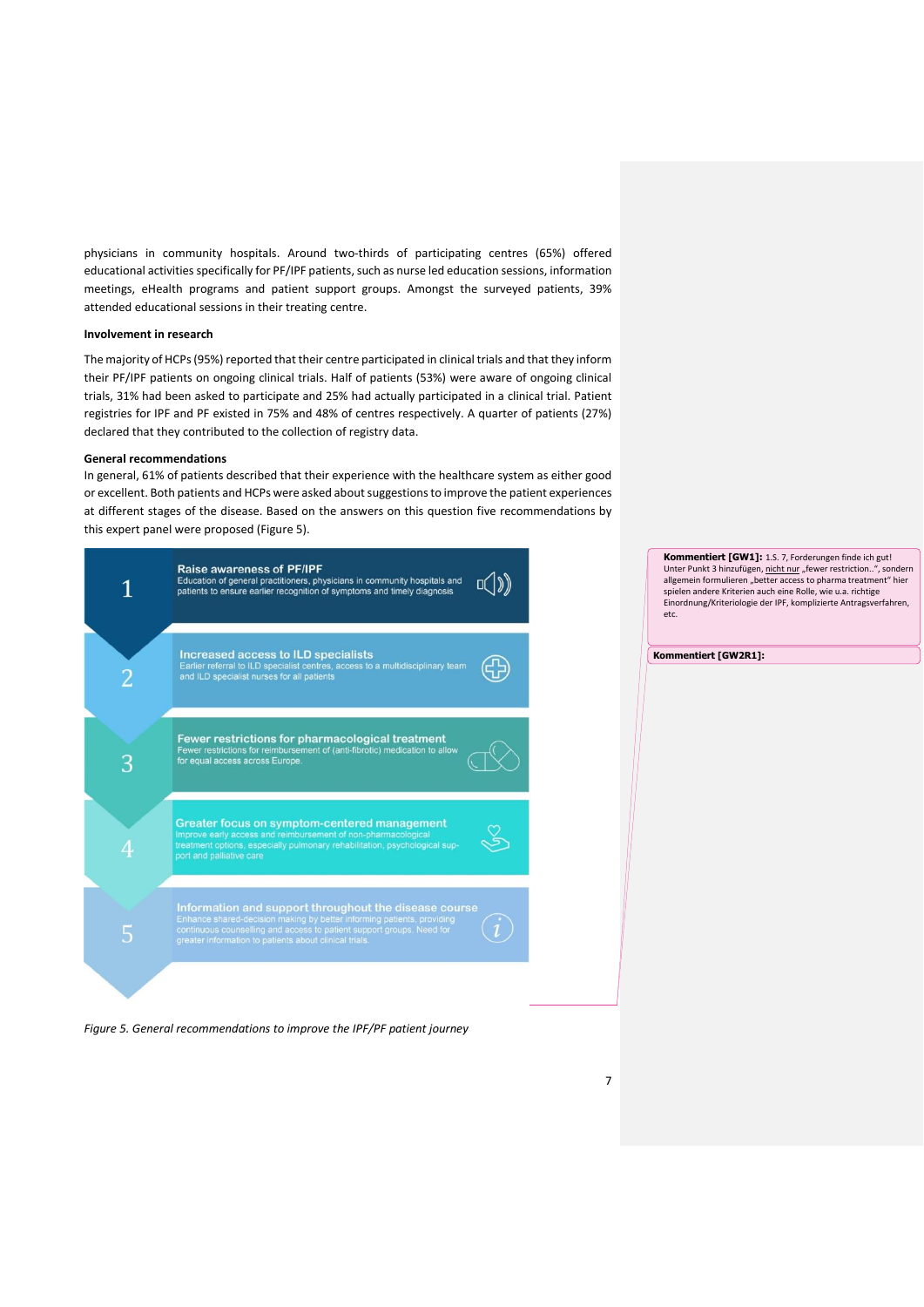### **DISCUSSION**

This is the first study investigating unmet needs of patients with pulmonary fibrosis in a Europe-wide survey. Despite recent advances in PF/IPF care and research, the unmet needs and gaps in care revealed in this study are in line with previous research (**Table 1**).

| Table 1. Unmet needs of patients with PF/IPF         | Reference(s)                         |
|------------------------------------------------------|--------------------------------------|
| reported by patients and caregivers                  |                                      |
| Timely and accurate diagnosis                        | $(11, 13-26)$                        |
| More awareness of PF/IPF                             | $(11, 13-15, 18-21, 23, 26, 27)$     |
| Adequate information and education                   | $(11, 13-19, 22-24, 26-32)$          |
| Access to pharmacological treatment                  | $(11, 14, 15, 19-21, 26)$            |
| <b>ILD</b> specialists                               | $(11. 13-16. 18. 19. 22. 25-27)$     |
| Symptom relief                                       | (17, 18, 20, 21, 23, 28, 30)         |
| Psychological support                                | (11. 13-15. 17. 23. 26-28)           |
| More involvement and support of partners             | (14, 16, 17, 24, 28, 32, 33)         |
| Non-pharmacological management                       | $(11, 13, 15-17, 19, 21-23, 26, 30)$ |
| (i.e. supplemental oxygen, pulmonary rehabilitation) |                                      |
| Access to a multidisciplinary team                   | (11, 16, 17)                         |
| End-of-life care                                     | $(11, 16, 19, 20, 22, 23, 26-30)$    |

## *Referral pathways and access to specialist care*

One of the major unmet needs in PF/IPF care is a timely and accurate diagnosis (13, 15, 19, 24, 25). In the current study, a significant number of patients were initially misdiagnosed; time from misdiagnosis to correct diagnosis was often more than a year. This is in agreement with previous studies, which showed that many patients receive at least one misdiagnosis, consult more than three physicians before receiving a final diagnosis, and have a delay in diagnosis of more than one year (15, 25, 26, 34). Although the current study shows less delay than some previous reports, one out of five patients in this study still had to wait more than a year for referral to an ILD specialist centre. It is of utmost importance to reduce delays in diagnosis and referral, since previous research indicated that a lengthy diagnostic trajectory can have an adverse effect on QoL, and that delayed access to tertiary referral centres is associated with a higher risk of death in IPF (13, 25, 35). In fact, access to ILD specialist centres may increase the perceived quality of care (15, 26). Access to MDTs appears to have increased in recent years. In contrast to the European IPF patient charter in 2016 (11), almost all HCPs in the current study reported access to an MDT, whilst the composition of the MDT still widely varies.

One of the reasons for delayed diagnosis is the lack of knowledge regarding PF/IPF amongst the general public, GPs and physicians in community hospitals (5, 11, 15, 26). Improving knowledge about IPF, through education and awareness campaigns, could facilitate earlier diagnosis and referral (11,

#### **Kommentiert [GW3]:**

1.Die "unmet needs" auf Seite 7 sind sehr anschaulich formuliert, aber sie müssten hier im Verhältnis zur Einschätzung der Angehörigen/Patienten in Hinblick auf Lebensqualität und zur Lebensverlängerung/-verkürzung gesetzt werden -> Bei zu Tode führenden Krankheiten ist eben eine besonders gute Aufklärung ausschlaggebend! Wenn ich frühere Informationen und eine adäquate Diagnose frühzeitig erhalten hätte, hätte ich voraussichtlich um x Jahre länger gelebt. (Oder zumindest Klassifizierung und Wesentlichkeitseinschätzung pro unmet needs).

2.Generell: Die Form der Verschriftlichung ist kein Positionspapier, sondern ein wissenschaftlicher Abstract. Bei einem Positionspapier ist es wichtig, dass die politischen Forderungen und Handlungsempfehlungen an erster Stelle stehen und anschließend kurz und knapp begründet werden (nächste Mal "unmet needs" und Forderungen hochziehen); die Lobbyisten haben nur wenig Zeit. Alles Ausführliche im Anschluss oder auf einen abstract verweisen.

#### 3.Weitere Herausforderungen:

- •Verbot der Behandlung mit "alter" Medikation: keine falschen, alten Methodiken mehr, z.B. Azathioprin, etc.
- •Umsetzbarkeit der Kommunikation mit Angehörigen, z.B. Vereinbarung von Terminen angestimmt auf die Angehörigen, psychologische Betreuung.

•Berücksichtigung des psychischen Impacts auf die Patienten. •"All new technologies (as AI) need to be developed from a patient centric point of view. A data set of PF/IPF patients vitals signs/ values (thorax CT, longue values) in order to feed AI systems to support faster medical diagnosis".

#### 4.Weitere Herausforderungen:

•Verbot der Behandlung mit "alter" Medikation: keine falschen, alten Methodiken mehr, z.B. Azathioprin, etc. •Umsetzbarkeit der Kommunikation mit Angehörigen, z.B. Vereinbarung von Terminen angestimmt auf die Angehörigen, psychologische Betreuung.

•Berücksichtigung des psychischen Impacts auf die Patienten. •"All new technologies (as AI) need to be developed from a patient centric point of view. A data set of PF/IPF patients vitals signs/ values (thorax CT, longue values) in order to feed AI systems to support faster medical diagnosis".

•Verstärkte, unabhängige Grundlangenforschung, u.a. in Richtung "gender specific" criteria of PF/IPF (warum ist die Rate an "male" oftmals so hoch, ich habe darüber noch wenig gelesen, weiß man hierüber schon etwas, welche Angehörigen hatte aus der Familie bereits ähnliche Dianogse (20%waren das Väterlicherseits)?)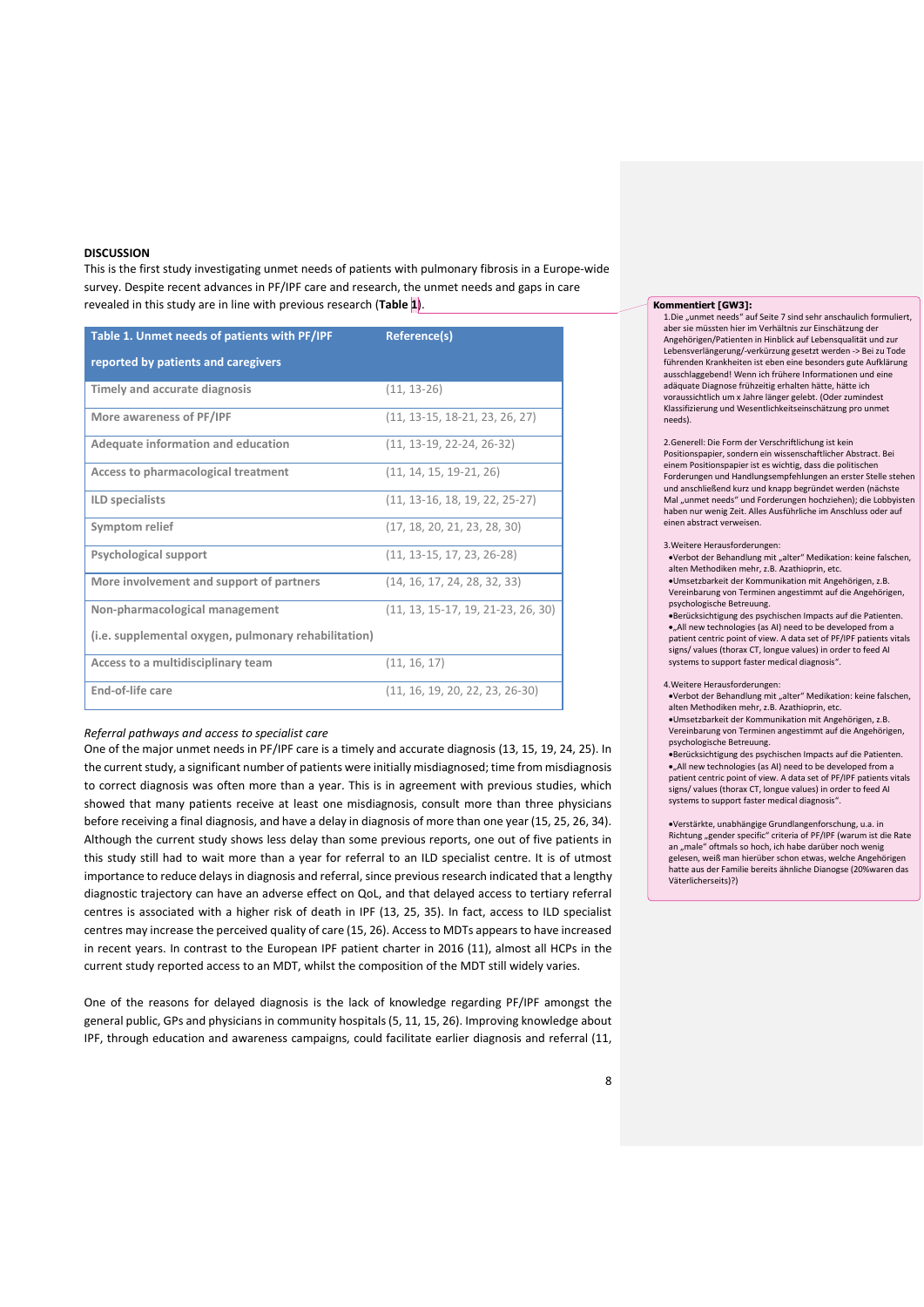13, 34). A prior study suggested to develop symptom-based algorithms for GPs, to help identify which patients should be referred for further analysis (19).

## *Pharmacological treatment*

Although anti-fibrotic medication can be prescribed in all participating countries in this study, timely access to treatment has been highlighted as an issue by both patients and healthcare professionals. A recent study found that up to 40% of patients with a confirmed IPF diagnosis do not receive treatment with anti-fibrotic medication (36). Barriers to pharmacological treatment include delayed access to specialist care and reimbursement restrictions (36). Moreover, a watch-and-wait approach is sometimes preferred in patients with mild or relatively stable disease, despite the fact that the importance of early treatment initiation has been emphasised in recent years (5, 36-39).

Our results show that reimbursement restrictions continue to be an important cause of delayed access to anti-fibrotic treatment. Treatment delays vary between countries due to different prescription criteria. To ensure equal access to anti-fibrotic medication across Europe, fewer reimbursement restrictions and uniform criteria acknowledging the patient needs reported in this statement are imperative.

## *Non-pharmacological treatment*

Non-pharmacological treatment options, such as pulmonary rehabilitation, oxygen therapy, psychological support, and lung transplantation are a vital part of holistic care for patients with PF/IPF (2, 40, 41). Previous studies demonstrated that non-pharmacological treatment options are not equally available for patients in different European countries (11, 19). In the current survey, the vast majority of HCPs indicated that they could refer patients for lung transplantation and PR as well as being able to prescribe oxygen therapy. In contrast, fewer than half of the patients reported that they had access to PR. This discrepancy could be due to the fact that PR is often not fully reimbursed, that many patients are unaware that PR programs exist for PF/IPF, and that patients often have to travel long distances for PR (11). The need for better emotional and psychological support for patients and caregivers has been frequently reported and is underlined by the findings from our study (11, 13, 14, 17-19, 21, 23, 28, 33). Nevertheless, reimbursement and access to psychological support for PF/IPF patients remains restricted. If referral to a psychologist is not possible, other options for emotional support should be explored. Previous work shows that many patients also benefit from psychological and emotional support through peer support groups, PR and ILD specialist nurses (11, 13, 14, 23, 30, 42, 43). Strikingly, only half of the surveyed patients in this study had access to ILD specialist nurses, demonstrating that more specialist nurses should be trained.

#### *Access to palliative care*

As of yet, there are no (international) guidelines on palliative care in PF/IPF. This leads to underuse of and varying access to palliative care across Europe, which is also influenced by differences in local resources, cultural and religious beliefs, and misconceptions about the meaning of palliative care (2, 11). It is important to acknowledge that palliative care comprises more than just end-of-life care alone, and aims to improve quality of life during the whole disease course (2, 44, 45). Still, our results indicate that many HCPs in Europe start palliative care in more severe stages of PF/IPF. The majority of HCPs in this study stated that they discuss end-of-life care with all patients. However, the optimal timing of end-of-life discussions and referral to palliative care services remains difficult in PF/IPF (16, 19, 29) and depends on various factors including culture, religion etc. Prior reportssuggest that early palliative care can potentially reduce symptom burden for patients with IPF, but needs to be tailored to the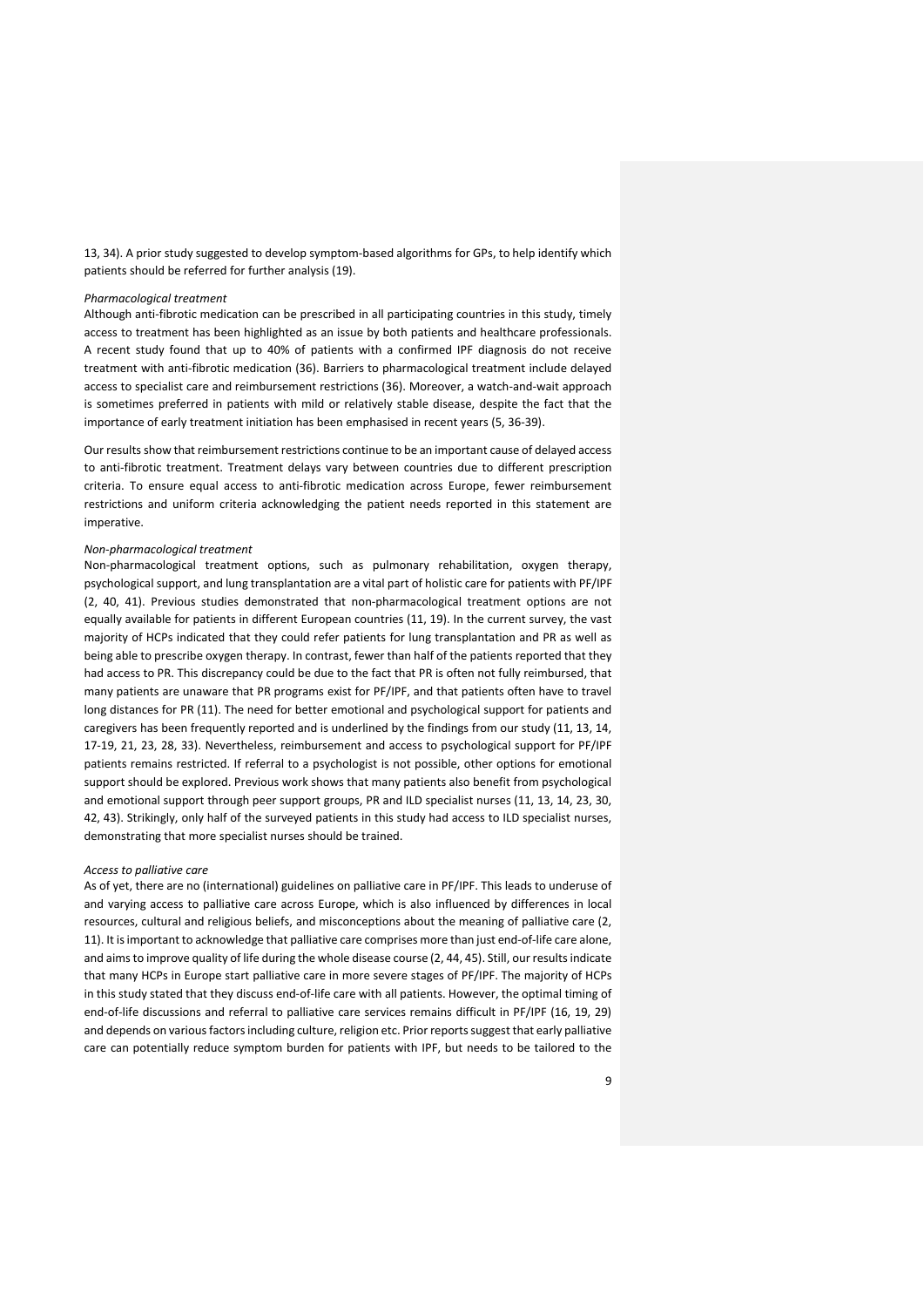preferences of individual patients (2, 28). Hence, palliative care should be an integral part of comprehensive care for patients with PF/IPF (2).

### *Communication and education*

Education plays an important role in the management of PF/IPF. To enable shared-decision making and enhance communication, patients should be well-informed about their disease and its prospects (40, 46). Whilst our results show that three quarters of patients receive a treatment plan after their diagnosis, only one-third of patients are actually involved in developing this plan. Possible reasons are the lack of time to discuss treatment plans with patients and the fact that patients need to be better educated to become more involved (46). Adequate information about PF/IPF, more education and continuous counselling were amongst the frequently reported suggestions for improvement of the care pathway in the patient survey. The need for more information is in agreement with findings from previous surveys and interviews (11, 15-18, 23, 24, 27-29). Whereas two-thirds of centres in the current study offer education for patients, only a minority of patients attended any educational activity. This suggests that greater awareness of the educational activities amongst patients may be required, or that some patients might prefer to receive written information and/or use online resources(24, 31, 46). To improve experiences for patients and caregivers, educational material about PF/IPF should be easily accessible, understandable, updated frequently and adapted to individual patients' needs (14, 23, 24, 46).

## *Involvement in research*

Results of this study highlight that patients should be better informed about clinical trials and patient registries. Only half of patients were aware of ongoing clinical trials and only a quarter actually participated in a trial. Previous research suggested that many patients wish to be informed about possibilities to participate in clinical trials and that patients treated in specialist centres were more likely to be participating in a clinical trial (13, 15, 27, 37). Moreover, one study reported that patients who participated in a clinical trial were more hopeful regarding treatment than other patients (13). Efforts should therefore be made to inform all PF/IPF patients about clinical trials, and to refer patients to specialist centres for participation in trials. Many countries have local or national registries for PF/IPF, however, only a quarter of patients indicated that they contribute data to a registry. Improved collaboration with patients and between countries is needed to collect data and establish a multinational registry. Such a registry will not only enhance understanding of disease behaviour, but may also provide insights to improve care and outcomes for patients with PF/IPF(47, 48).

## **LIMITATIONS**

This study has several limitations**.** Firstly, the results are only representative of the situation in 14 EU-IPPF member countries; in particular newer EU Member States have been underrepresented. Further, the HCP survey was distributed through the ERN-lung network. This resulted in a high number of responses from physicians in ILD specialist centres, representing an important bias. Similarly, the patients who participated in the survey may have better access to information and specialist care, because they were recruited via support groups. There may also have been a bias towards less impaired patients amongst the respondents, which makes it difficult to compare answers of HCPs and patients.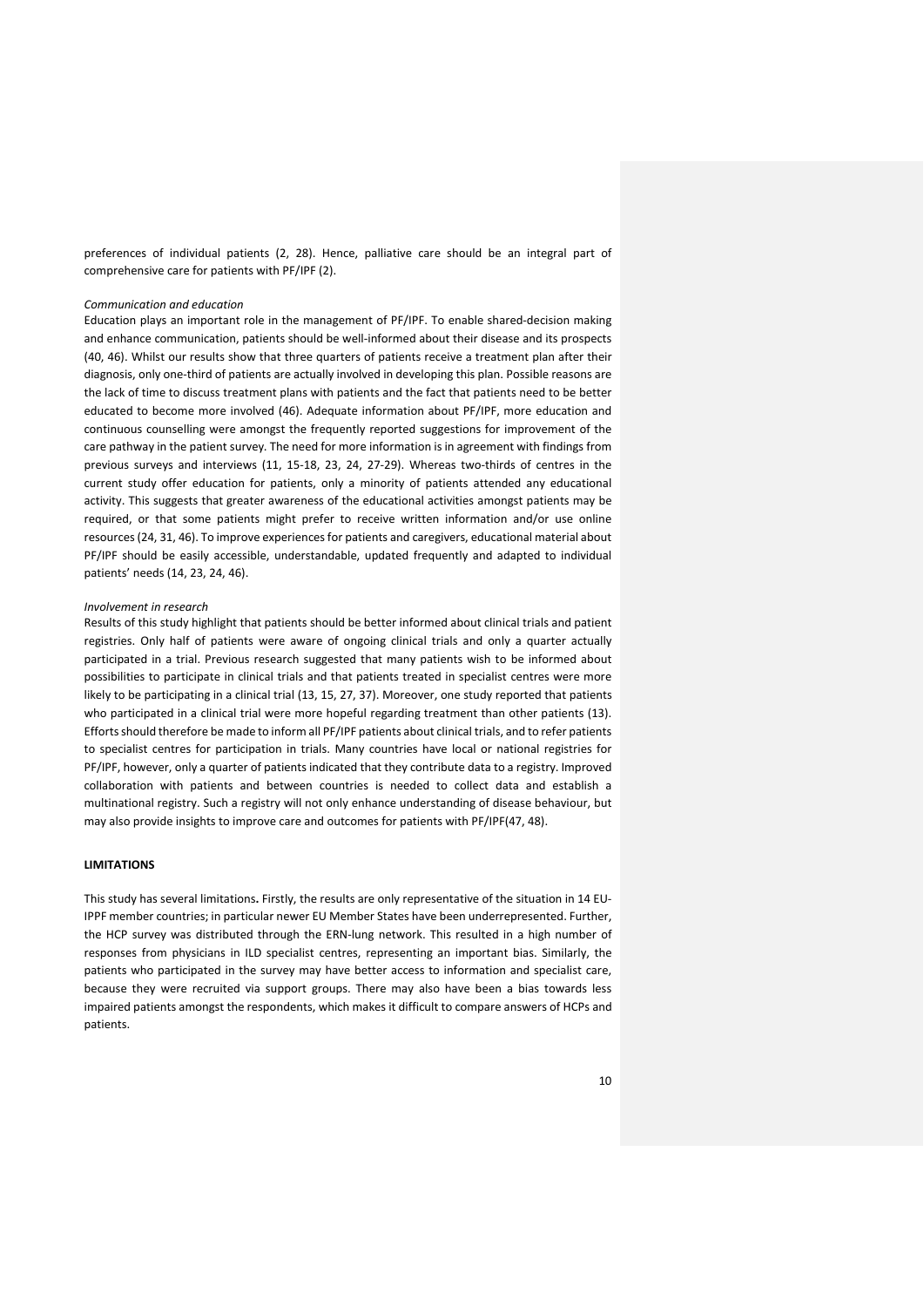## **CONCLUSIONS**

This survey and literature search offers important insights into the current unmet needs of PF/IPF patients in Europe and should be considered for healthcare decisions. Recommendations set out in this statement could provide a useful tool to healthcare providers and policy makers to improve the patient journey and overall care of these rare diseases. Better international collaboration between clinicians, researchers, patients, caregivers, industry partners, and governments should be established to solve unmet needs, improve outcomes, and develop evidence-based multidisciplinary care for PF/IPF patients.

## **ACKNOWLEDGEMENTS**

European Idiopathic Pulmonary Fibrosis and Related Disorders Federation (EU-IPFF) conducted the two surveys in collaboration with the ILD Core Network of the European Reference Network on Rare Lung Diseases (ERN-LUNG). The authors would also like to thank all the respondents of the surveys for their valuable input and EU-IPFF members for having supported the dissemination of the questionnaire through their channels.

This study was financially supported by Boehringer Ingelheim International GmbH and F. Hoffmann-La Roche LTD, who had no influence over the content or reporting of the results.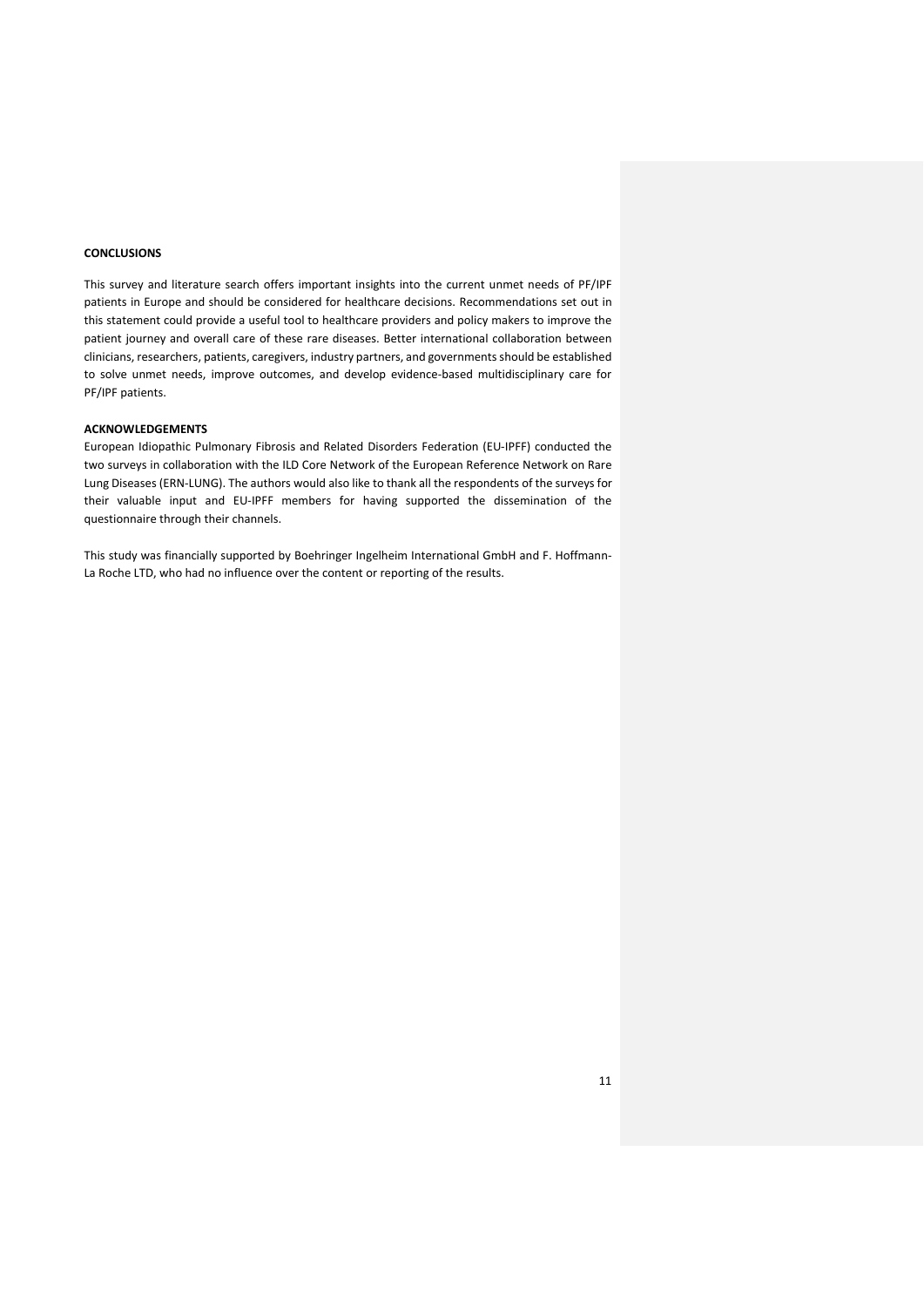## **REFERENCES**

1. Travis WD, Costabel U, Hansell DM, King TE, Jr., Lynch DA, Nicholson AG, et al. An official American Thoracic Society/European Respiratory Society statement: Update of the international multidisciplinary classification of the idiopathic interstitial pneumonias. Am J Respir Crit Care Med. 2013;188(6):733-48.

2. Kreuter M, Bendstrup E, Russell AM, Bajwah S, Lindell K, Adir Y, et al. Palliative care in interstitial lung disease: living well. Lancet Respir Med. 2017;5(12):968-80.

3. Lederer DJ, Martinez FJ. Idiopathic Pulmonary Fibrosis. N Engl J Med. 2018;378(19):1811-23.

4. Kreuter M, Swigris J, Pittrow D, Geier S, Klotsche J, Prasse A, et al. The clinical course of idiopathic pulmonary fibrosis and its association to quality of life over time: longitudinal data from the INSIGHTS-IPF registry. Respir Res. 2019;20(1):59.

5. Aiello M, Bertorelli G, Bocchino M, Chetta A, Fiore-Donati A, Fois A, et al. The earlier, the better: Impact of early diagnosis on clinical outcome in idiopathic pulmonary fibrosis. Pulm Pharmacol Ther. 2017;44:7-15.

6. King TE, Jr., Bradford WZ, Castro-Bernardini S, Fagan EA, Glaspole I, Glassberg MK, et al. A phase 3 trial of pirfenidone in patients with idiopathic pulmonary fibrosis. N Engl J Med. 2014;370(22):2083-92.

7. Richeldi L, du Bois RM, Raghu G, Azuma A, Brown KK, Costabel U, et al. Efficacy and safety of nintedanib in idiopathic pulmonary fibrosis. N Engl J Med. 2014;370(22):2071-82.

8. Dowman L, Hill CJ, Holland AE. Pulmonary rehabilitation for interstitial lung disease. Cochrane Database Syst Rev. 2014(10):CD006322.

9. Visca D, Mori L, Tsipouri V, Fleming S, Firouzi A, Bonini M, et al. Effect of ambulatory oxygen on quality of life for patients with fibrotic lung disease (AmbOx): a prospective, open-label, mixedmethod, crossover randomised controlled trial. Lancet Respir Med. 2018;6(10):759-70.

10. Garibaldi BT, Danoff SK. Symptom-based management of the idiopathic interstitial pneumonia. Respirology. 2016;21(8):1357-65.

11. Bonella F, Wijsenbeek M, Molina-Molina M, Duck A, Mele R, Geissler K, et al. European IPF Patient Charter: unmet needs and a call to action for healthcare policymakers. Eur Respir J. 2016;47(2):597-606.

12. United Nations Statistics Division. Methodology - Standard country or area codes for statistical use (M49): United Nations Statistics Division,; 2019 [Available from: [https://unstats.un.org/unsd/methodology/m49/.](https://unstats.un.org/unsd/methodology/m49/)

13. Duck A, Spencer LG, Bailey S, Leonard C, Ormes J, Caress AL. Perceptions, experiences and needs of patients with idiopathic pulmonary fibrosis. J Adv Nurs. 2015;71(5):1055-65.

14. Russell AM, Ripamonti E, Vancheri C. Qualitative European survey of patients with idiopathic pulmonary fibrosis: patients' perspectives of the disease and treatment. BMC Pulm Med. 2016;16:10. 15. Schoenheit G, Becattelli I, Cohen AH. Living with idiopathic pulmonary fibrosis: an in-depth qualitative survey of European patients. Chron Respir Dis. 2011;8(4):225-31.

16. Sampson C, Gill BH, Harrison NK, Nelson A, Byrne A. The care needs of patients with idiopathic pulmonary fibrosis and their carers (CaNoPy): results of a qualitative study. BMC Pulm Med. 2015;15:155.

17. Overgaard D, Kaldan G, Marsaa K, Nielsen TL, Shaker SB, Egerod I. The lived experience with idiopathic pulmonary fibrosis: a qualitative study. Eur Respir J. 2016;47(5):1472-80.

18. Lindell KO, Kavalieratos D, Gibson KF, Tycon L, Rosenzweig M. The palliative care needs of patients with idiopathic pulmonary fibrosis: A qualitative study of patients and family caregivers. Heart Lung. 2017;46(1):24-9.

19. Thickett DR, Kendall C, Spencer LG, Screaton N, Wallace WA, Pinnock H, et al. Improving care for patients with idiopathic pulmonary fibrosis (IPF) in the UK: a round table discussion. Thorax. 2014;69(12):1136-40.

20. Bridges JF, Paly VF, Barker E, Kervitsky D. Identifying the benefits and risks of emerging treatments for idiopathic pulmonary fibrosis: a qualitative study. Patient. 2015;8(1):85-92.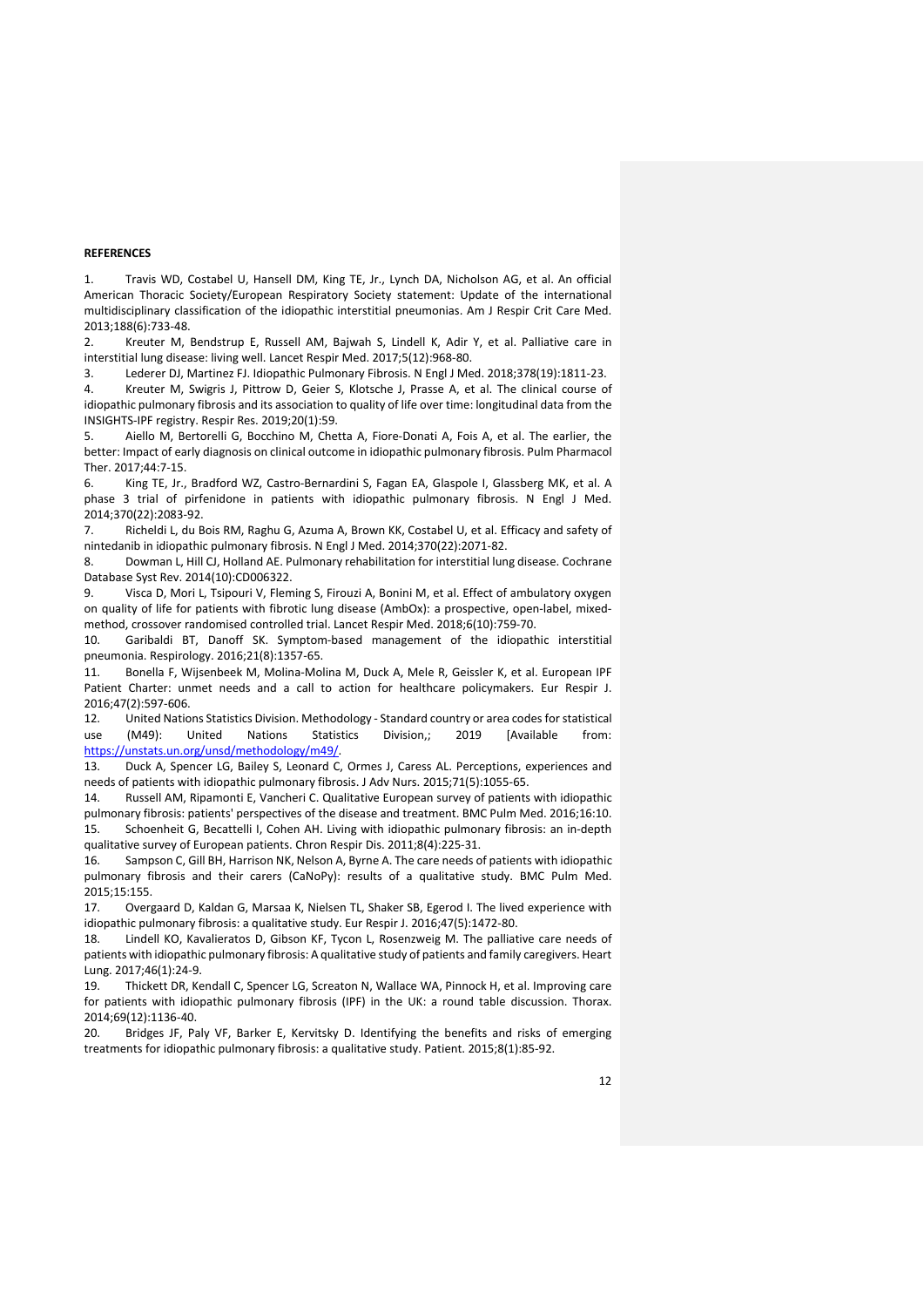21. 2015 FVotp. The Voice of the Patient; A series of reports from the U.S. Food and Drug Administration's (FDA's) Patient-Focused Drug Development Initiative. 2015, march.

22. British Lung Foundation. Lost in the system IPF: the patient experience in England: British Lung Foundation,; 2015 [updated 25-02-2015. Available from: [https://www.blf.org.uk/sites/default/files/BLF-IPF-Report-2015---Lost-in-the-System---250215.pdf.](https://www.blf.org.uk/sites/default/files/BLF-IPF-Report-2015---Lost-in-the-System---250215.pdf)

23. Morisset J, Dube BP, Garvey C, Bourbeau J, Collard HR, Swigris JJ, et al. The Unmet Educational Needs of Patients with Interstitial Lung Disease. Setting the Stage for Tailored Pulmonary Rehabilitation. Ann Am Thorac Soc. 2016;13(7):1026-33.

Ramadurai D, Corder S, Churney T, Graney B, Harshman A, Meadows S, et al. Understanding the informational needs of patients with IPF and their caregivers: 'You get diagnosed, and you ask this question right away, what does this mean?'. BMJ Open Qual. 2018;7(1):e000207.

25. Cosgrove GP, Bianchi P, Danese S, Lederer DJ. Barriers to timely diagnosis of interstitial lung disease in the real world: the INTENSITY survey. BMC Pulm Med. 2018;18(1):9.

26. Cottin V, Bourdin A, Crestani B, Prevot G, Guerin M, Bouquillon B. Healthcare pathway and patients' expectations in pulmonary fibrosis. ERJ Open Res. 2017;3(2).

27. van Manen MJ, Kreuter M, van den Blink B, Oltmanns U, Palmowski K, Brunnemer E, et al. What patients with pulmonary fibrosis and their partners think: a live, educative survey in the Netherlands and Germany. ERJ Open Res. 2017;3(1).

28. Bajwah S, Higginson IJ, Ross JR, Wells AU, Birring SS, Riley J, et al. The palliative care needs for fibrotic interstitial lung disease: a qualitative study of patients, informal caregivers and health professionals. Palliat Med. 2013;27(9):869-76.

29. Bajwah S, Koffman J, Higginson IJ, Ross JR, Wells AU, Birring SS, et al. 'I wish I knew more ...' the end-of-life planning and information needs for end-stage fibrotic interstitial lung disease: views of patients, carers and health professionals. BMJ Support Palliat Care. 2013;3(1):84-90.

30. Holland AE, Fiore JF, Jr., Goh N, Symons K, Dowman L, Westall G, et al. Be honest and help me prepare for the future: What people with interstitial lung disease want from education in pulmonary rehabilitation. Chron Respir Dis. 2015;12(2):93-101.

31. Albright K, Walker T, Baird S, Eres L, Farnsworth T, Fier K, et al. Seeking and sharing: why the pulmonary fibrosis community engages the web 2.0 environment. BMC Pulm Med. 2016;16:4.

32. Shah RJ, Collard HR, Morisset J. Burden, resilience and coping in caregivers of patients with interstitial lung disease. Heart Lung. 2018;47(3):264-8.

33. Belkin A, Albright K, Swigris JJ. A qualitative study of informal caregivers' perspectives on the effects of idiopathic pulmonary fibrosis. BMJ Open Respir Res. 2014;1(1):e000007.

34. Purokivi M, Hodgson U, Myllarniemi M, Salomaa ER, Kaarteenaho R. Are physicians in primary health care able to recognize pulmonary fibrosis? Eur Clin Respir J. 2017;4(1):1290339.

35. Lamas DJ, Kawut SM, Bagiella E, Philip N, Arcasoy SM, Lederer DJ. Delayed access and survival in idiopathic pulmonary fibrosis: a cohort study. Am J Respir Crit Care Med. 2011;184(7):842-7.

36. Maher TM, Molina-Molina M, Russell AM, Bonella F, Jouneau S, Ripamonti E, et al. Unmet needs in the treatment of idiopathic pulmonary fibrosis-insights from patient chart review in five European countries. BMC Pulm Med. 2017;17(1):124.

37. Oldham JM, Noth I. Idiopathic pulmonary fibrosis: early detection and referral. Respir Med. 2014;108(6):819-29.

38. Cottin V, Richeldi L. Neglected evidence in idiopathic pulmonary fibrosis and the importance of early diagnosis and treatment. Eur Respir Rev. 2014;23(131):106-10.

39. Molina-Molina M, Aburto M, Acosta O, Ancochea J, Rodriguez-Portal JA, Sauleda J, et al. Importance of early diagnosis and treatment in idiopathic pulmonary fibrosis. Expert Rev Respir Med. 2018;12(7):537-9.

40. Lee JS, McLaughlin S, Collard HR. Comprehensive care of the patient with idiopathic pulmonary fibrosis. Curr Opin Pulm Med. 2011;17(5):348-54.

41. Caminati A, Cassandro R, Torre O, Harari S. Severe idiopathic pulmonary fibrosis: what can be done? Eur Respir Rev. 2017;26(145).